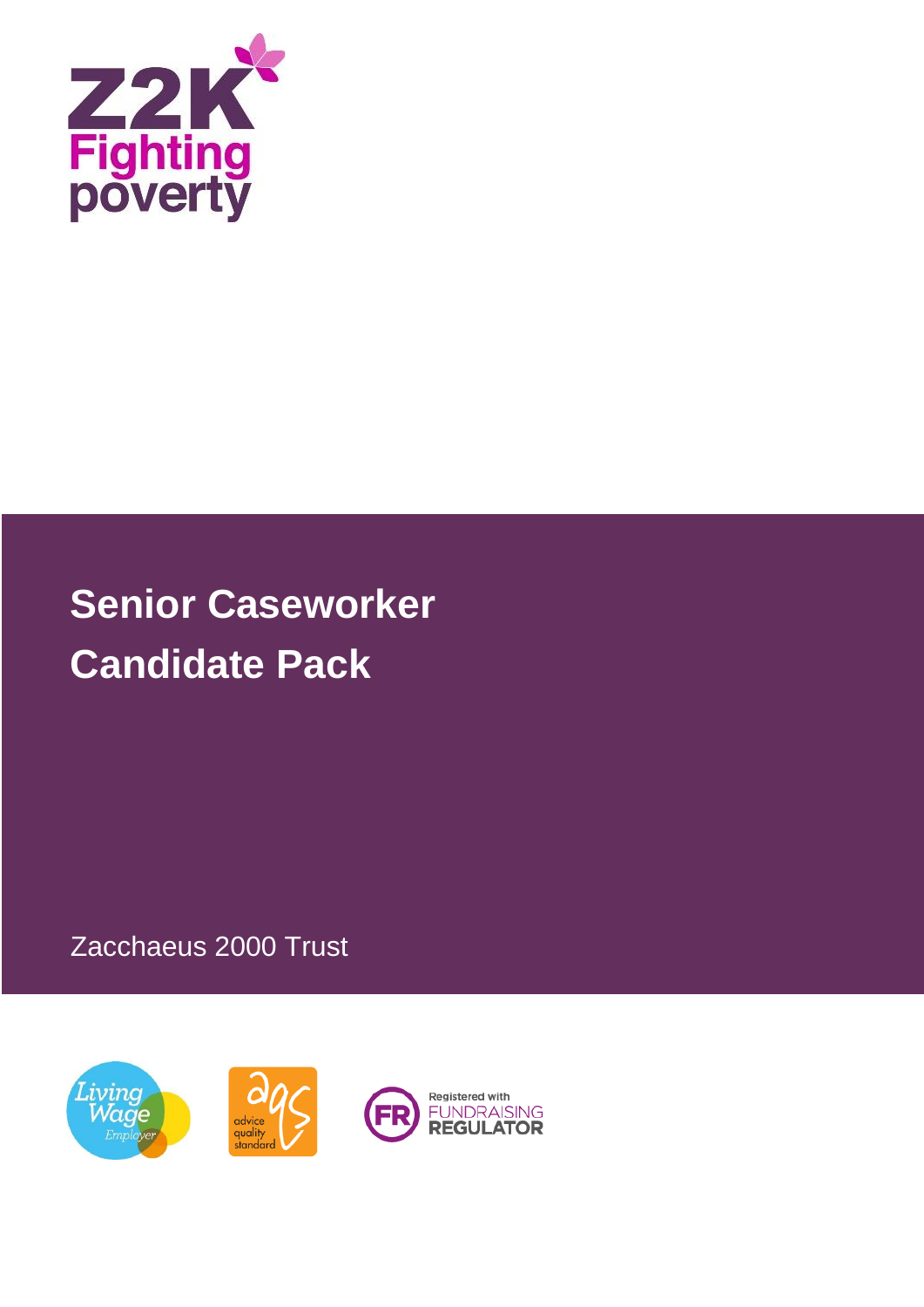

# **Job Description**

**Responsible to**: Director of Advice Services **Hours of Work**: 35 hours a week **Salary**: Starting at £35,745 **Contract type:** 2-year fixed term contract with the possibility of extension **Holidays**: 28 days plus bank holidays **Location**: Hybrid working, with main office in Victoria **Pension**: Up to 5% matched employer contribution

# **About the role**

We are looking for an enthusiastic and dedicated advice professional to join our awardwinning casework team. As the senior caseworker you will be responsible for line managing 2 welfare benefit caseworkers alongside holding a reduced caseload of your own. You will support the wider team with more complex welfare benefit cases and best practice guidance on case management.

Working with clients from across London the Senior Caseworker will deliver welfare benefits and/or housing casework. Casework will include advice and representations on a varied range of issues faced by our clients and will involve communications, negotiations and presentation of cases to appropriate third parties such as the DWP, local authorities, landlords and tribunals as appropriate.

This is an immensely rewarding role working in a dynamic and fierce charity. We offer a range of employee benefits detailed in the Candidate Pack. We are happy to discuss a range of flexible working arrangements for successful candidates.

# **About You**

We are seeking a proactive individual with a keen interest in social welfare law and access to justice.

You will have at least three years' experience delivering specialist welfare benefits advice, an understanding of housing and homelessness advice as well as safeguarding protocols and have experience supervising staff or volunteers.

You may be looking for a progression opportunity to a more senior role whilst continuing to deliver some frontline casework.

You will be committed to working with communities who are highly disadvantaged and a passion for helping people to overcome homelessness and poverty. From time to time, you may be asked to work outside of usual working hours.

*Z2K is an equal opportunity employer. People with lived experience of poverty, from Black, Asian and minority ethnic backgrounds, LGBTQIA+ individuals and people with disabilities are strongly encouraged to apply. We welcome evidence of experience from both work and non-work settings such as volunteering and personal life.*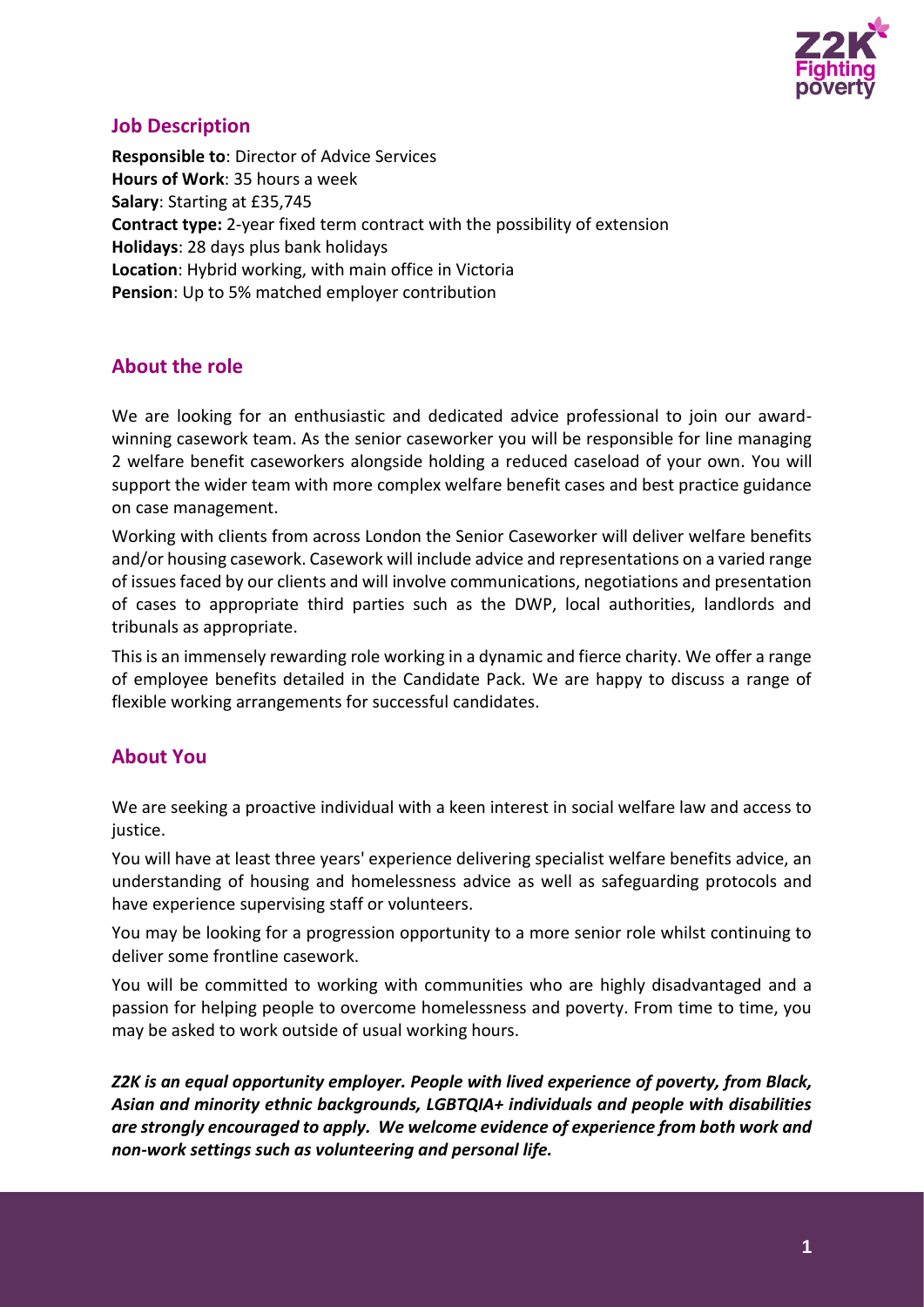

*We encourage all applicants to complete the Equalities Monitoring form in the [How To](#page-5-0)  [Apply](#page-5-0) section of this pack. We rely on your voluntary participation to enable us to monitor the impact of our equal opportunities policy.*

## **If you would like an informal chat about the role, please contact our Director of Advice Services [vickyallen@z2k.org](mailto:vickyallen@z2k.org)**

# **Main Duties and Responsibilities**

#### **1. Leadership and Management**

- 1.1. Line management of advice and casework staff ensuring effective performance management and development through regular supervision sessions, the appraisal process and learning and development. In conjunction with the Casework Manager and Director of Advice Services, manage recruitment and induction of new staff and volunteers as appropriate.
- 1.2. Promote good teamwork, clear lines of communication and common practices within the advice and casework team.
- 1.3. Provide support and guidance to the advice and casework team on escalated casework and client issues, supporting decision making and appropriate case resolutions.
- 1.4. Monitor casework team workload and demand changes, achievement of deadlines and targets; work with the Casework Manager and Director of Advice Services to deliver improvements to workload process.
- 1.5. Provide training to Z2K staff and volunteers, and external stakeholders where appropriate.
- 1.6. Develop good working relationships with external stakeholders, represent Z2K and promote our work as required.
- 1.7. Contribute towards creating a positive working environment in which equality and diversity are well-managed, dignity at work is upheld and staff can do their best.

#### **2. Advice, Casework and Representation**

- 2.1. Provide person-centred advice and casework that conforms to the Advice Quality Standard, organisational policies and procedures, and priorities. Assist clients with related problems and refer to other caseworkers or specialist agencies as appropriate.
- 2.2. Manage a varied caseload, adopt a flexible approach towards casework, and make outreach visits as appropriate.
- 2.3. Maintain clear and comprehensive case records using designated IT systems, for the purpose of continuity of casework, information retrieval, statistical monitoring and report preparation.
- 2.4. Ensure all data is adequately protected and handled in accordance with the organisation's confidentiality systems and procedures and in line with data protection regulations.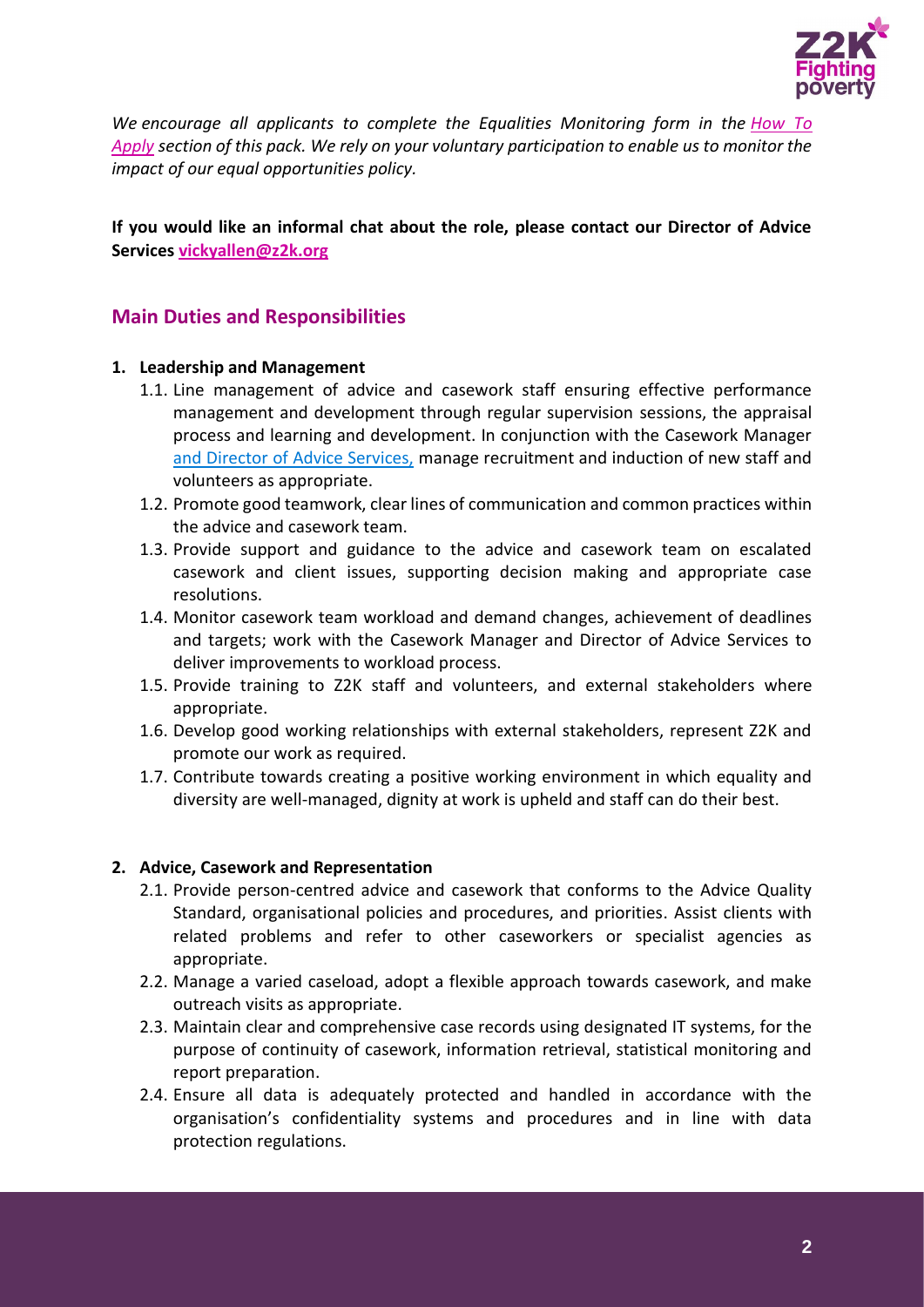

2.5. Ensure through reading, training and other methods that your own level of knowledge is up-to-date and that information is disseminated to all other team members where appropriate.

## **3. Learning and Professional Development**

- 3.1. Identify learning and development needs in conjunction with your line manager; willingness to develop knowledge, skills and undertake appropriate training in line with learning and development plans.
- 3.2. Attend and contribute to support and supervision and appraisal meetings with the line manager, to further own development.

## **4. Commitment to Policies**

4.1. The postholder shall at all times have due regard for the aims and principles of Z2K, comply with all policies and procedures and work within professional boundaries maintaining safety and appropriate confidentiality at all times.

#### **5. Other**

- 5.1. Liaise with the Policy & Campaigns team on casework trends/issues, Prepare blogs, case studies and other relevant communications where necessary.
- 5.2. Willingness to take a flexible and adaptable approach to service delivery, including working outside of normal office hours on occasion when required. The staff TOIL policy will apply.
- 5.3. Willingness to work at the Z2K office, remotely and at outreach venues as required.
- 5.4. Undertake other duties as may be required.

# **Person Specification**

| <b>Experience</b>                                                                                                                                  | <b>Essential</b> | <b>Desirable</b> |
|----------------------------------------------------------------------------------------------------------------------------------------------------|------------------|------------------|
| At least 3 years' recent experience providing advice and<br>casework, including some experience of representing clients at<br>First-tier Tribunal. |                  |                  |
| Experience using a computerised case management system                                                                                             | ✓                |                  |
| Experience of the Advice Quality Standard or similar quality<br>standard mark.                                                                     |                  |                  |
| <b>Knowledge and Understanding</b>                                                                                                                 | <b>Essential</b> | <b>Desirable</b> |
| Up to date and in-depth knowledge and understanding of<br>welfare benefits law, regulations and guidance.                                          |                  |                  |
| Knowledge of housing law and awareness of issues which may<br>impact and be relevant to homelessness and poverty.                                  |                  |                  |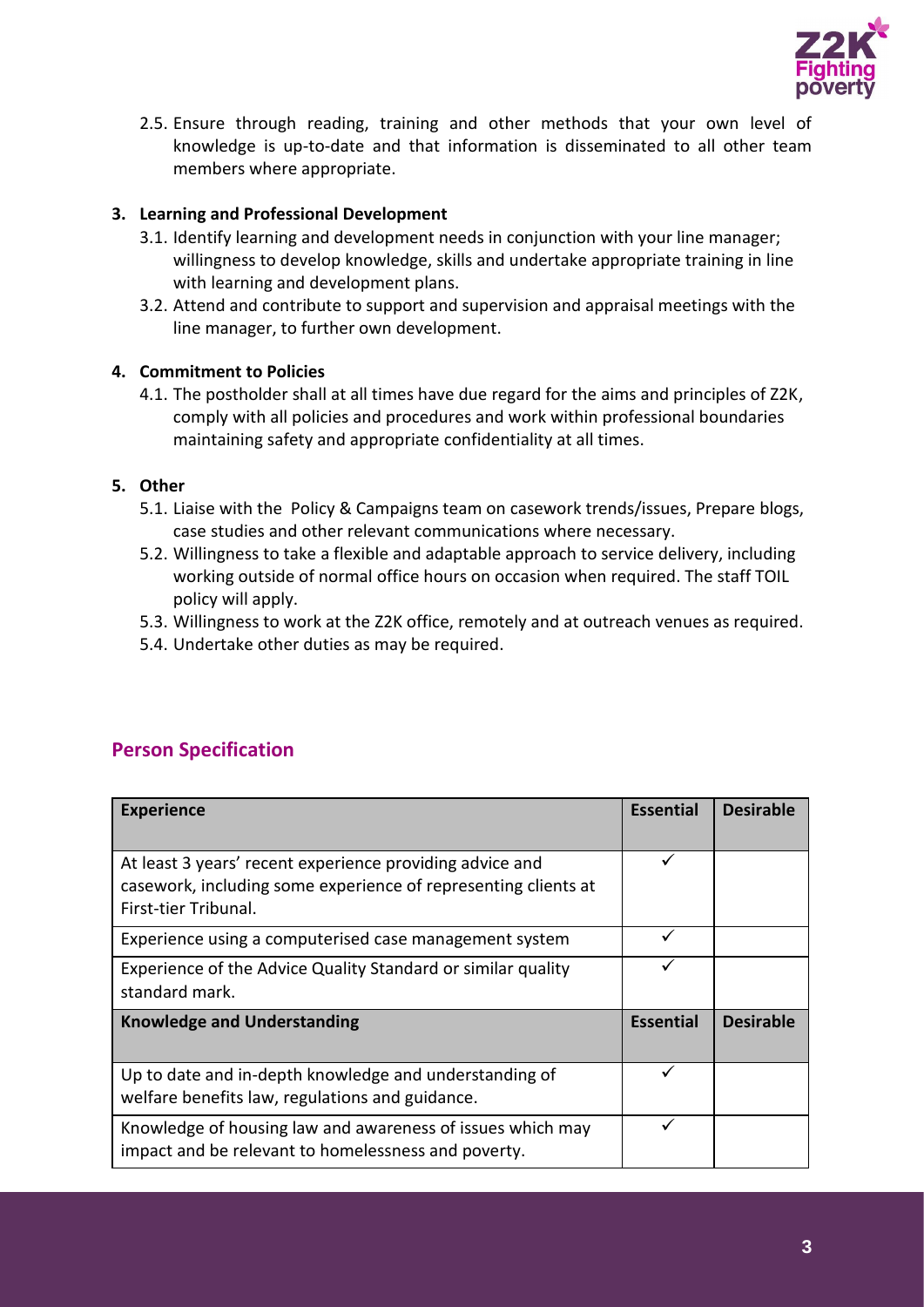

| Understanding of Safeguarding policies and procedures,<br>professional boundaries and data protection                                                                                                 | ✓ |  |
|-------------------------------------------------------------------------------------------------------------------------------------------------------------------------------------------------------|---|--|
| Understanding of data protection requirements in the provision<br>of advice services.                                                                                                                 | ✓ |  |
| Understanding of the needs and experiences of clients from a<br>range of backgrounds                                                                                                                  | ✓ |  |
| <b>Skills and Abilities</b>                                                                                                                                                                           |   |  |
| Good organisational and time management skills, with the ability<br>to use own initiative and prioritise workload effectively                                                                         |   |  |
| Excellent verbal and written communication and strong<br>interpersonal skills                                                                                                                         | ✓ |  |
| Numeracy skills required to understand and check welfare<br>benefits awards, calculations, financial statements, and produce<br>statistics and data for reports.                                      | ✓ |  |
| Good analytical skills with the ability to contribute to the<br>development of casework and operational policies, procedures,<br>monitoring and evaluation plans, new services/projects.              |   |  |
| Ability to work as part of a team sharing information,<br>encouraging collaboration and feedback, promoting common<br>practices, challenge sensitively and give and receive constructive<br>feedback. |   |  |
| Highly proficient in the use of IT software packages including<br>Microsoft packages, casework and data management systems.                                                                           |   |  |
| <b>Values</b>                                                                                                                                                                                         |   |  |
| A commitment to the values of Z2K and contributing to the<br>ethos of an anti-poverty charity.                                                                                                        |   |  |
| A genuine commitment to equal opportunities and ability to<br>incorporate this into all aspects of your work.                                                                                         | ✓ |  |
| A commitment to a client focused and holistic approach to<br>advice and casework services.                                                                                                            | ✓ |  |
| A commitment to continuous professional development,<br>including a willingness to develop knowledge and skills.                                                                                      |   |  |

## **About Zacchaeus 2000 Trust (Z2K)**

Z2K's vision is that no individual in the UK should be living in poverty. We believe that adequate income and secure housing are key to creating a more equal society where everyone has the chance to lead a stable and dignified life. We work with people in London to solve their social welfare legal issues, with a focus on social security and housing matters, and we use the evidence from our casework to campaign to change policy and practice that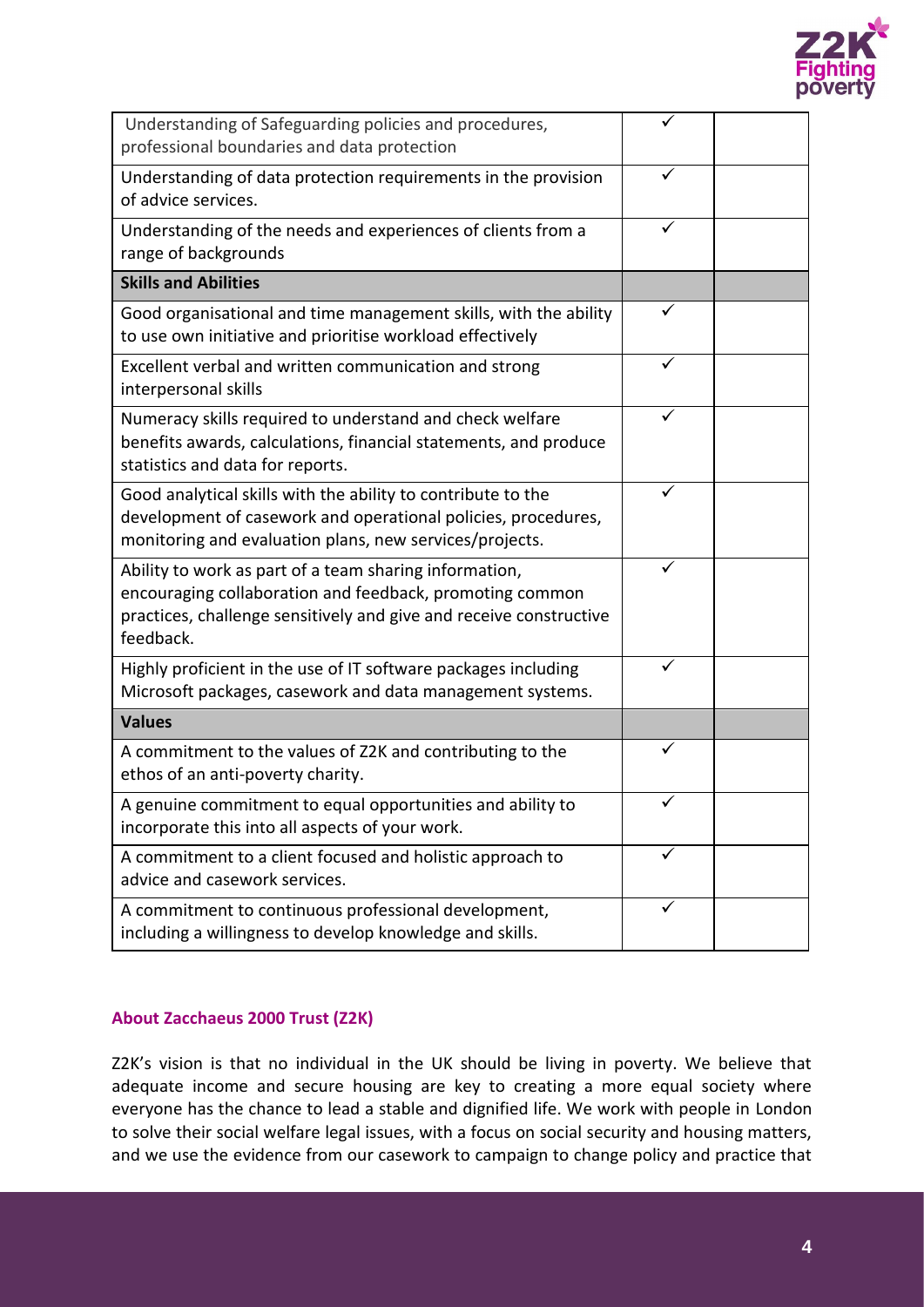

drives injustice. Embedded at the heart of Z2K is our client-centred approach and our work to ensure the voices and views of people with lived experience are heard by decision-makers.

We work with a diverse range of people across London who are eligible for Social Security benefits and prioritise those who are most vulnerable. A large proportion of our clients are from black and minoritised communities and/or have a disability, mental or physical health condition. We take a holistic approach to casework, working with clients to resolve their social security and housing issues, provide wraparound support, and facilitate access to other services. Our award-winning Pro-Bono project handles social security benefit appeals to the First Tier Tribunal in relation to Employment and Support Allowance (ESA), Universal Credit (UC) and Personal Independence Payment (PIP) decisions as well as form filling support for benefit applications and reviews for our most vulnerable clients. Our Pro-Bono Project is supported by volunteers from corporate law firms and University law students. We work closely with other independent advice services and law centres as well as legal aid lawyers and a range of law firms. In 2021, we supported 1106 people with 1,744 cases.

For further information about Z2K, please [visit our website.](https://www.z2k.org/)

#### **Our Team**

Our team of seventeen committed and dynamic staff members work across Operations, Advice and Casework Services, and Policy and Campaigns. The Advice and Casework team, led by the Director of Advice Services, currently comprises Casework Manager, Tribunals Project Co-ordinator, four Caseworkers, and a Casework Assistant. We are also supported by a wide range of dedicated and enthusiastic volunteers who work across our projects and services.

## **Employee Benefits**

We offer a range of employee benefits including generous annual leave entitlement, a matched pension contribution up to 5% of salary, life insurance and income protection for all employees, an employee assistance programme providing a range of services and support, and training and development opportunities to continue your professional development. As an inclusive employer, we consider flexible working arrangements in line with organisational requirements.

#### <span id="page-5-0"></span>**How to Apply**

**To apply, please complete our online [application form.](https://z2k.formstack.com/forms/z2k_application_form) The completed form is the only information we will use in consideration of your application, so please ensure that you complete it fully, with particular attention to your personal statement detailing how you meet the required specifications for the role.**

If you have any particular support needs in relation to the application or recruitment process,